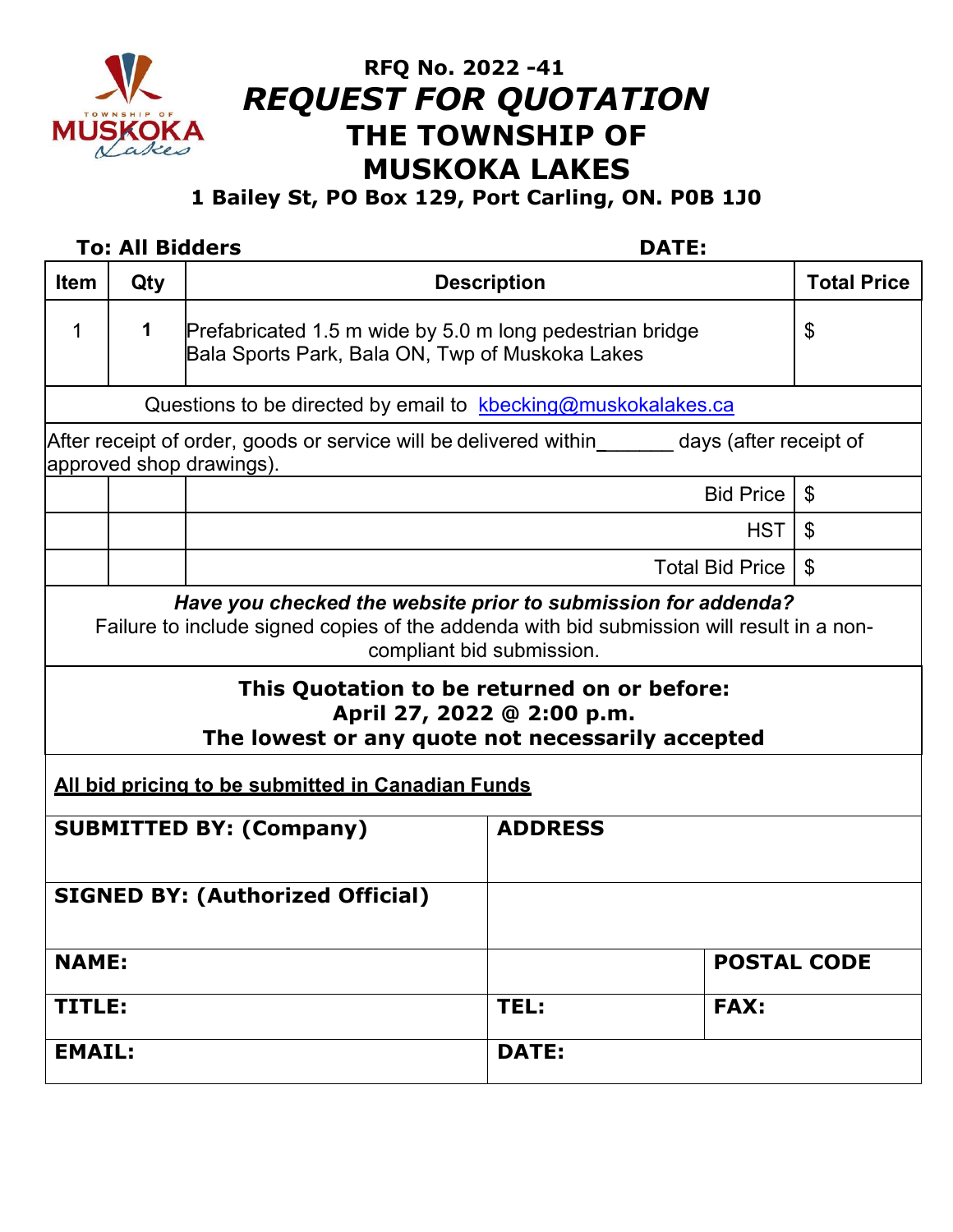

#### **Request for Quotation # 2022-41**

## **Bala Sports Park Pedestrian Bridge**

#### **Description of Work**

Supply and install one 1.5 m wide (minimum between face of trusses) by 5.0 m long (total length), prefabricated truss pedestrian bridge at the specified work site complete with all necessary connectors and decking. The bridge shall generally be of a form as identified in the attached drawings. Alternative designs will be considered provided they meet or exceed the specifications outlined below.

#### **Information and General Specifications**

Design of the bridge shall meet or exceed the requirements of CSA Standard S-6 Canadian Highway Bridge Design Code for pedestrian bridges.

Structural steel shall conform to CSA G40.21. Weathering steel shall be of Type A as specified there in. Bolts shall meet or exceed the requirements of ASTM A325 M and shall not be less than 16 mm diameter. Welding shall conform to CSA W59. Wood decking shall be pressure treated (chestnut brown) 51 by 191 (or larger) sawn lumber conforming to CSA O80.

The bridge is to be set on pre-prepared (by owner), poured in place concrete foundations having a minimum compressive strength of 30 MPa. Manufacturer to specify bearing plates so as to not exceed the allowable compressive strength of the concrete. Bridge to be placed on 16 mm neoprene bearing pads to be supplied by the manufacturer. Bridge to be anchored to the footings using Hilti chemical anchors or approved equivalent.

The approved supplier shall submit three copies of the shop drawings for the bridge within three weeks of the award of the contract. Two copies of the approved shop drawings shall be returned to the supplier.

#### **Opening Bids**

Bids will be received by the Director of Public Works **on or before 2:00 p.m., local time, April 27, 2022**, as determined by the clock in the Public Works Office. Submissions received at 2:00:01 p.m. or later will be deemed to be late and non-compliant and will be returned unopened.

Bids may be placed in a sealed envelope, clearly marked with the quotation name and number. Vendors may choose, at their sole risk, to fax to 705-765-5943 or email to [pbarager@muskokalakes.ca](mailto:pbarager@muskokalakes.ca) if no bid deposit is required. The Township will not be responsible for any lost documents or documents that aren't received at the proper location.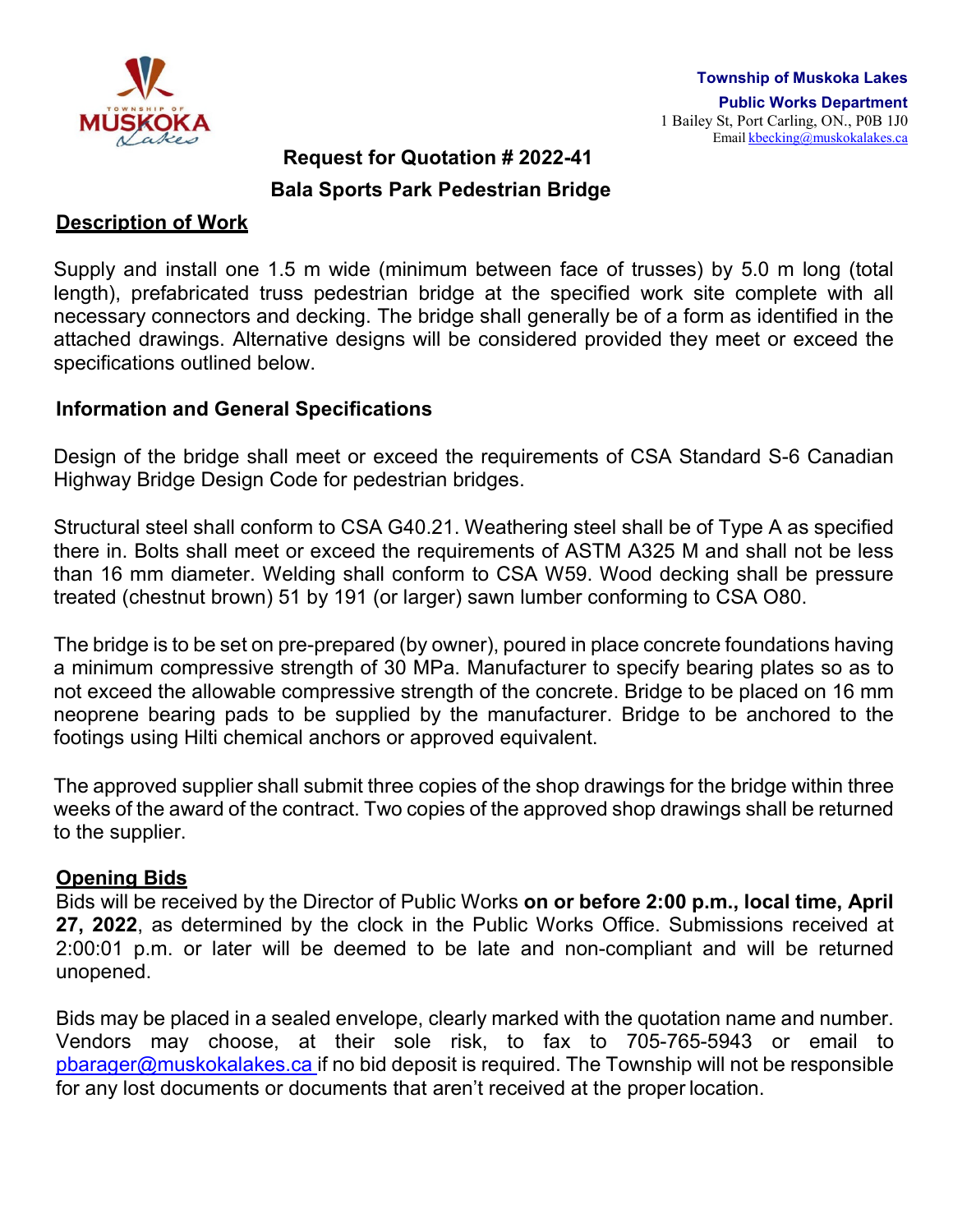Upon award of the quotation, the results will be made available on our website.

# **Delivery of Products**

Since delivery times are a fundamental component of this contract, it is therefore essential that the vendor formally certify their delivery time. Please indicate delivery time on the bid page (page 1).

**Failure to deliver within the specified time will be considered a violation of this contract agreement and may result in the cancellation of the contract**. **As the delivery time is considered to be an important part of this contract it will be taken into consideration when determining the award of this contract**.

# **All deliveries are to be F.O.B. predetermined Muskoka Lakes facility.**

When required, all products, after receipt of order, will be delivered to the established location Monday to Friday between the hours of 8:30 a.m. and 4:00 p.m. (unless otherwise indicated), within the time frame indicated on the bid sheet. Failure to indicate a time frame could result in the bid being disqualified.

# **Ability and Experience of Bidder**

It is the intention of the Township to award this contract to a bidder who provides satisfactory evidence that they have the ability and experience in this class of work, and that they have sufficient capital and plant to enable them to prosecute and complete the same successfully and to complete it in the time named in the contract. References may be requested by the Township and relied upon by the Township.

The Township of Muskoka Lakes will take into consideration past performance on Township of Muskoka Lakes projects when evaluating submissions for award.

# **Right to Accept or Reject Quotation**

The Township reserves the right to reject any or all quotations. The selection of the successful bidder will also be based on references and past performance of the bidder.

# **Award**

It is the intent of the Township of Muskoka Lakes to award this quotation to the most responsive and responsible bidder(s), based upon the submissions received. The Township's decision as to the award will be final. This contract may be awarded in part, in whole or not at all.

# **No Acceptable Bids or Equal Bids Received**

Where two identical bids are received and all things being equal, the provisions of the Procurement Policy C-CAO-13 shall apply.

# **Withdrawal of Quotation**

Requests for withdrawal of quotations received prior to closing time will be allowed. However, withdrawal requests received after the closing time will not be allowed.

# **Negotiation and Execution of Contract**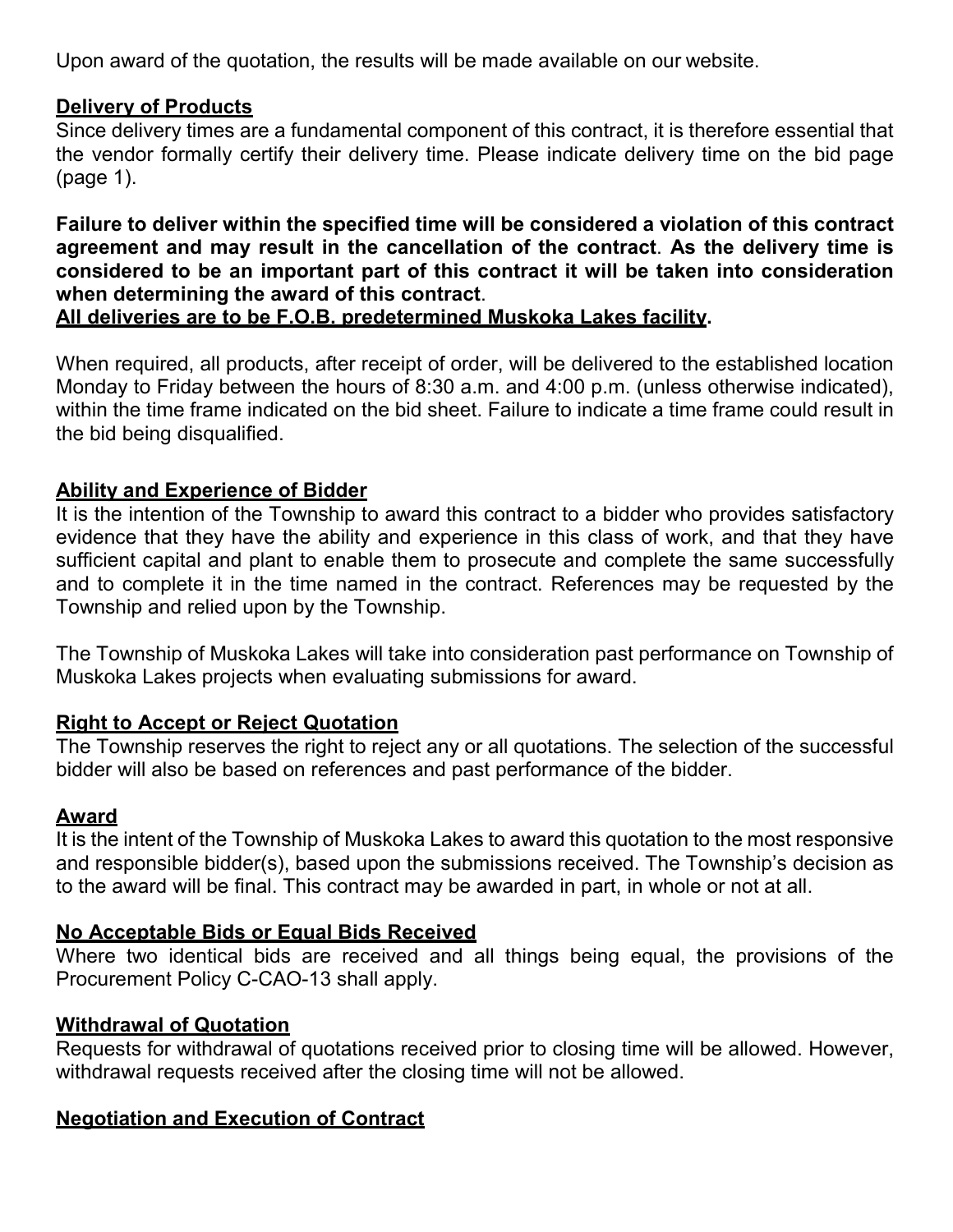The negotiation, award and execution of a Contract will be made in accordance with the Township Procurement Policy C-CAO-13.

# **Informal or Unbalanced Quotation**

Quotations which are incomplete, conditional, illegible or obscure, or that contain reservations, erasures, alterations or irregularities of any kind in the sole and absolute discretion of the Township, may be rejected as informal. Quotations must be completed in ink or by nonerasable medium.

Quotations that contain prices which appear to be so unbalanced as likely to affect adversely the interests of the Township, may be rejected.

## **Bidders to Investigate**

The bidder shall carefully examine all specifications so that the unit prices quoted are commensurate with the nature of the work.

## **Clarification**

It shall be the supplier/contractor's responsibility to clarify any points in question with the Township of Muskoka Lakes prior to submitting the quotation.

Bidders finding discrepancies or omissions or having doubt as to the meaning or intent thereof, shall at once notify the Township who shall, if necessary, send written instruction or explanations to all bidders.

No employee or agent of the Township is authorized to amend or waive the requirements of the RFQ document in any way unless the amendment or waiver is authorized by the Director of Public Works. Under no circumstances shall the Proponent rely upon any information or instructions from the Township, its employees, or its agents unless the information or instructions are provided in writing by the Director. Neither the Township, its employees, nor its agents shall be responsible for any information or instructions given to the Proponent, with the exception of information or instructions provided by the contacts listed below.

Questions arising during bidding period should be directed by email no later than 2:00 p.m. on April 20, 2022 to:

# **Ken Becking P. Eng.,**

Director of Public Works E mail: [kbecking@muskokalakes.ca](mailto:kbecking@muskokalakes.ca)

Any responses made on behalf of the Township will be via email or through the issuance of an addendum or clarification.

# **Addendum**

Bidders may, during the bidding period, be advised by Addendum of any additions, deletions or alterations to the Tender Documents. All such changes shall be included in the tender and shall become part of the contract. **The addendum which will be posted on our website must be printed, signed and returned with the form of quotation. It is the bidder's responsibility to check the website.**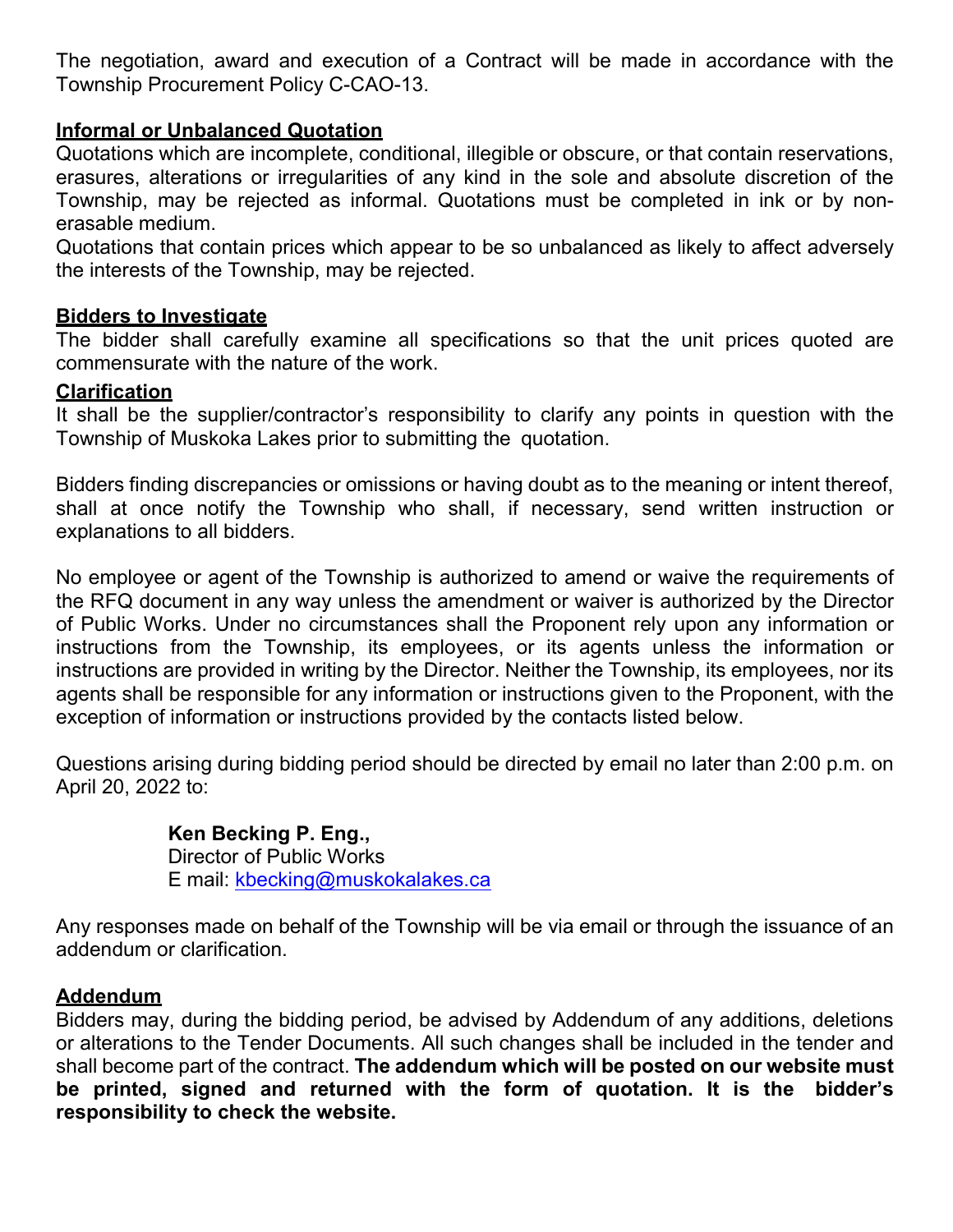# **Statutes and Regulations**

The Contractor shall comply with all Federal, Provincial, and Municipal laws and all applicable regulations including but not limited to the Workplace Safety and Insurance Act, Ontario Occupational Health and Safety Act (the successful bidder to whom the contract is awarded unequivocally acknowledges that they are the "constructor" as defined in the said "Act", and shall carry out all of the obligations and shall bear all of the responsibilities of the constructor as set out in the said Act and Regulations), and Regulations including W.H.M.I.S (MSDS sheets (where required) must be submitted prior to bringing the materials on the job site.) Proof of training in specific areas may be requested by the Township.

## **Indemnification**

Without limiting any other obligation of the successful Proponent under this Contract or otherwise, the successful Proponent hereby agrees to INDEMNIFY and SAVE HARMLESS the Township of Muskoka Lakes, its elected officials, officers, employees, servants, agents and others for whom the Township of Muskoka Lakes is in law responsible, from and against any liability, loss, claims, demands, damages, fines and penalties, costs and expenses (including consulting fees), investigatory and legal expenses, and any other actions or causes of actions, suits, caused by or attributed to any willful or negligent act, omission, delay, or allegations thereof on the part of the successful Proponent, its officers, employees, subcontractors, agents, licensees, assignees, invitees or other persons engaged in the performance, non-performance or attempted performance of the Work pursuant to this Contract or anyone else for whom the successful Proponent is in law responsible.

#### **Licenses and Approvals**

The successful bidder shall at their own expense, be responsible for maintaining and keeping current any licenses, or approvals, necessary to permit them, their employees or company, to carry out the requirements of the agreement.

#### **Extras**

Extras to this contract will not be allowed or considered unless they result in a fundamental change to the work to be performed under the contract and are initiated and approved by the Township in writing. Bidders shall carefully examine all specifications so that the total bid price tendered includes all costs associated with the completion of this contract.

#### **Harmonized Sales Tax (HST)**

Harmonized Sales Tax (HST) is an applicable tax and shall be shown separately as extra.

#### **Prices**

Prices quoted are to be in Canadian funds and are to remain firm, irrevocable and continue to be open for acceptance by the Township for a period of 60 calendar days after the closing date indicated in this Quotation.

Prices quoted must include all incidental costs, including, but not limited to labour, equipment, supplies, travel time, customs duty, brokerage fees, excise tax, freight, insurance, fuels, energy costs, etc., and the Bidder shall be deemed to be satisfied as to the full requirements of the Quotation. No claim for extra work will be entertained and any additional work must be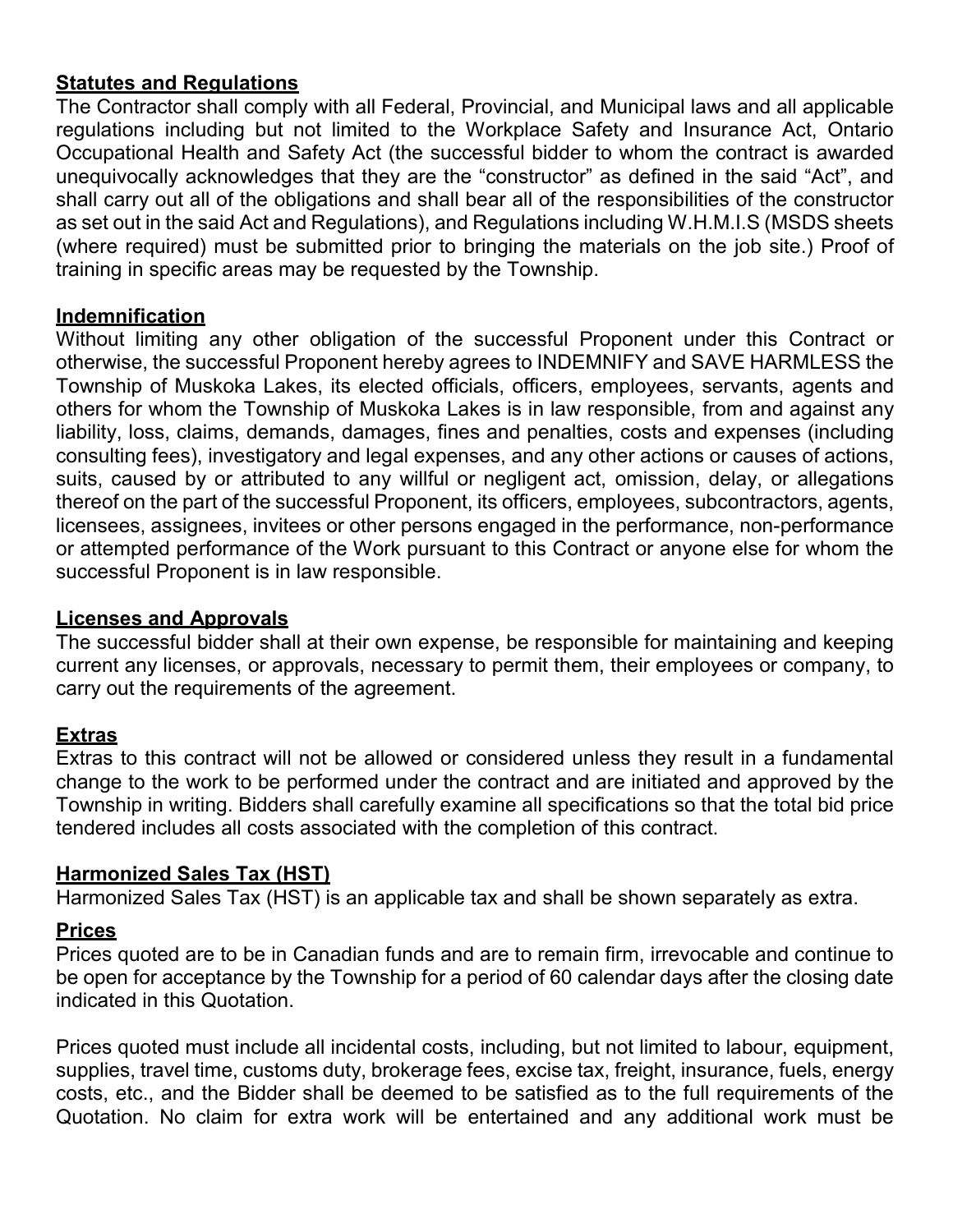authorized in writing prior to commencement.

If the Bidder intends to manufacture or fabricate any part of the Goods outside of Canada, it shall arrange its shipping procedures so that its agent or representative in Canada is the importer of record for customs purposes.

# **Payment**

Mail invoices directly to the attention of Accounts Payable at:

**Township of Muskoka Lakes 1 Bailey St. PO Box 129, Port Carling, ON P0B 1J0**

## **Attention: Finance Department**

Or you can have an electronic invoice sent to pharager@muskokalakes.ca

In order for the system to be most effective, we request that the following information is submitted on the invoice in order to ensure timely payments:

- Supplier's name (the cheque will be made to this name) and Mailing Address
- Billed to the Township of Muskoka Lakes (address above)
- Shipped to (department name and contact name)
- Invoice number
- Invoice date
- PO number/Tender number (if applicable)
- Terms
- Due date
- Description of the goods or services purchased
- Project name (if applicable)
- Amount
- Invoice amount prior to taxes (subtotal)
- Total amount due

The Township's term of payment is thirty (30) days.

#### **Estimated Quantities**

The total estimated quantities/hours are only approximate values and actual quantities to be used will vary up or down from the estimated quantities/hours.

No extra payment will be made for variation in the estimated quantities/hours, and the Contractor shall only be paid according to the unit bid price.

NOTE: This information is provided as reference material only and although every attempt has been made to ensure its accuracy, bidders are cautioned that the Township of Muskoka Lakes makes no guarantees that these quantities/hours will be achieved but they may be exceeded. The Township of Muskoka Lakes expressly disclaims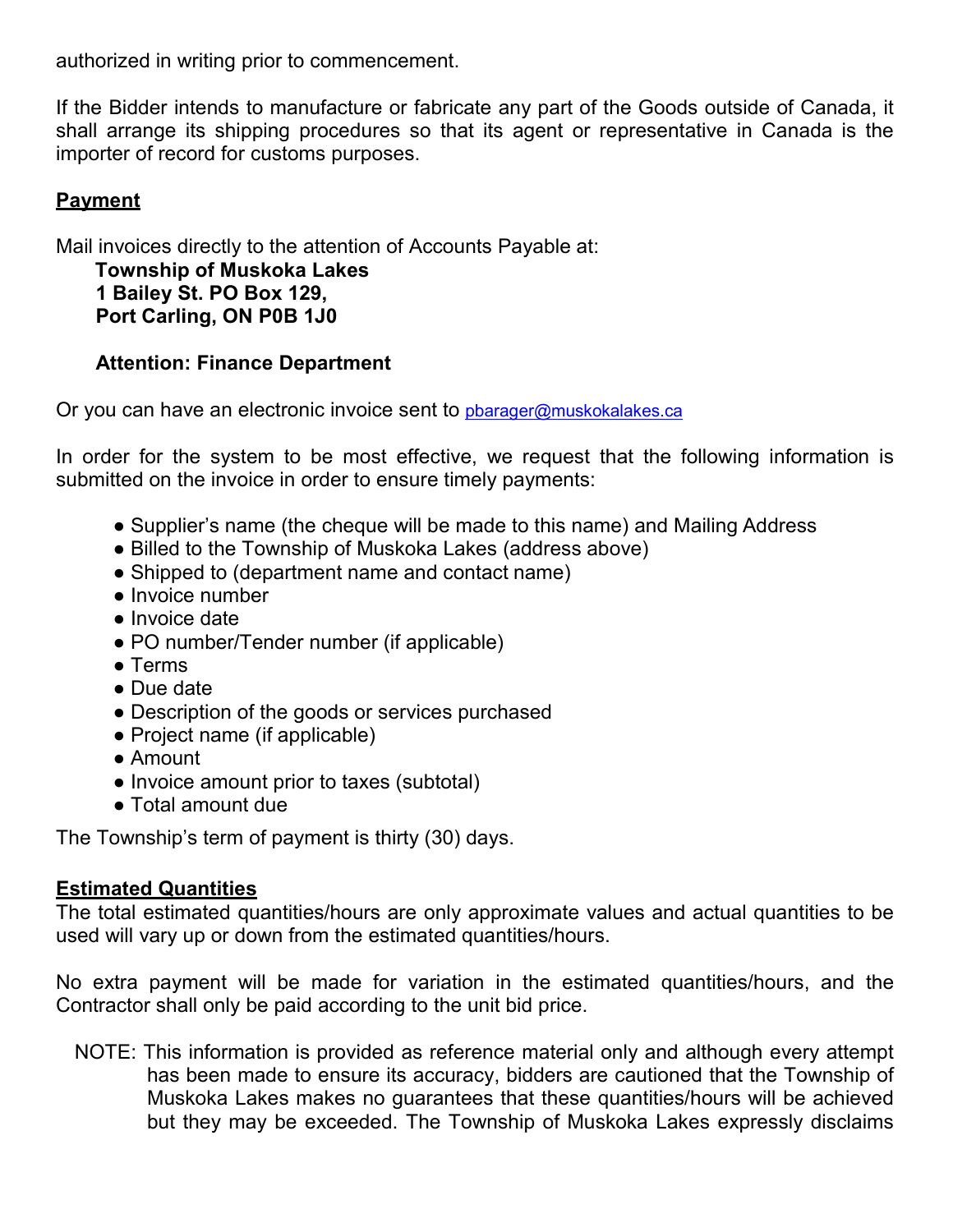any liability whatsoever arising from reliance or non-reliance on the data provided.

#### **Employment Status**

The contractor and their employees shall not be considered to be the employees of the Township of Muskoka Lakes. No employment benefits shall accrue as a result of the award of the quotation to the proponent or the performance of this contract.

#### **Non Performance**

The Township reserves the right to make a determination of non performance or poor quality of goods and/or services, and further reserves the right to cancel the contract. The opinion of the Township of Muskoka Lakes and the Director in this regard shall be final in all instances.

#### **Restrictions to Bidding**

Pursuant to Township of Muskoka Lakes Procurement By-Law, which establishes a policy restricting the use of contractors and/or suppliers, no quotations received shall be considered from any contractor/supplier who has submitted a claim or initiated litigation against the municipality. Suspension of the right to bid shall extend for a period of up to (5) years from the date of conclusion of the action.

#### **Environmentally Responsible Procurement**

Products considered to be environmentally responsible may be given preference during the evaluation stage of the submission when the tender/proposal documents either directly call for "green" products or where "green" products may be priced as an option.

#### **Accessibility Regulations for Contracted Services**

Contracted employees, third party employees, agents and others that provide customer service on behalf of the Township of Muskoka Lakes must meet the requirements of Ontario Regulation 429/07 with respect to training.

#### **Accessibility**

Accessibility shall be in accordance with the Township's **Integrated Accessibility Standards Policy C-GG-25.**

#### **Defective or Unsuitable**

Any items purchased under this quotation which are later found to be defective, flawed, damaged, not meeting the accepted specifications, or unsuitable for their intended use, shall be returned to the vendor forthwith. Such items will be subject to replacement or 100% refund of the purchase price, at the Township's discretion. All returns to be at the vendor's expense.

#### **Rejection of Goods – Damaged Goods**

If the goods purchased are rejected, the same must be removed by the vendor from the premises of the Township within five working days after notification. Rejected items left longer than five days will be considered as abandoned and thus the Township shall have the right to dispose of them as its own property.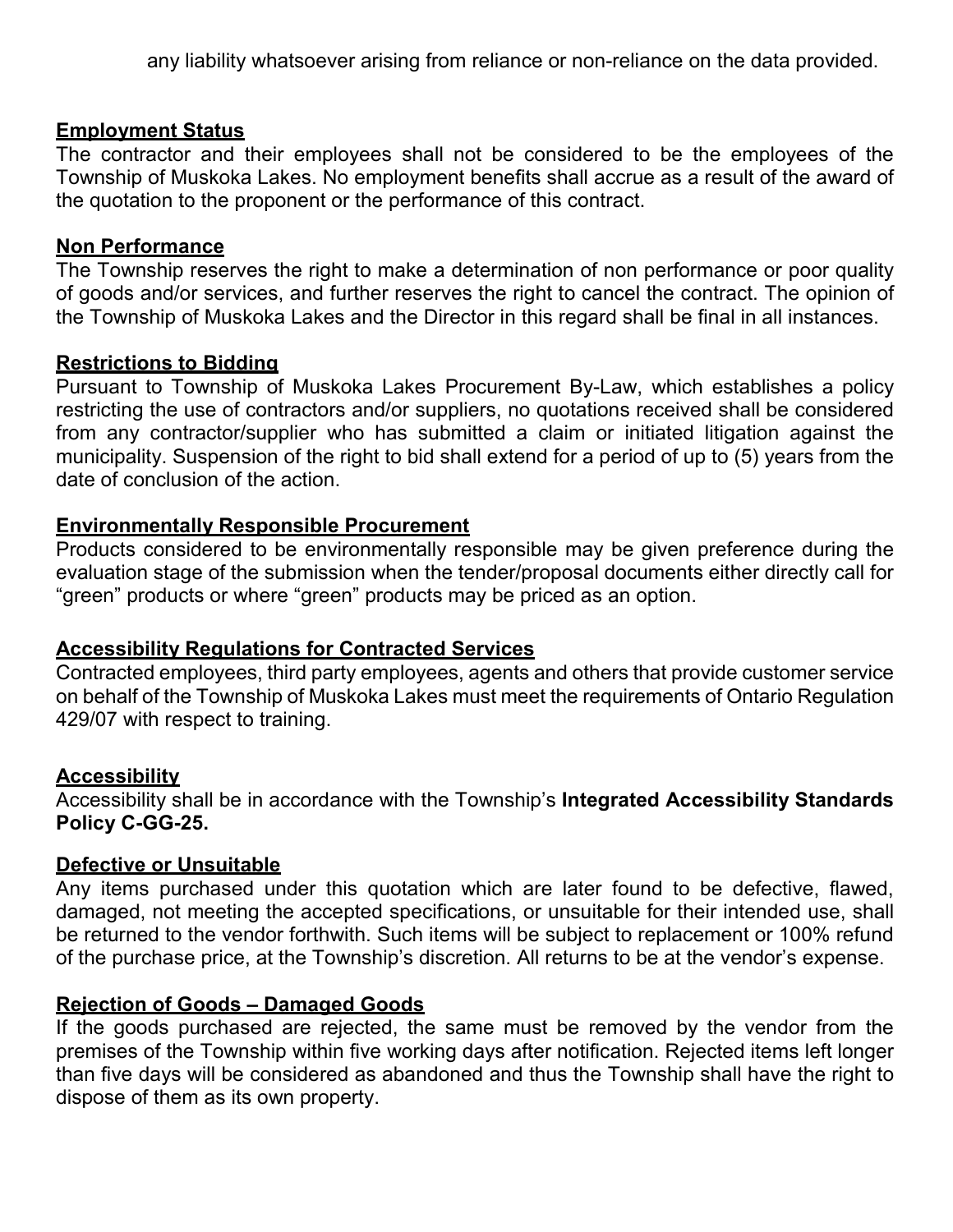The vendor shall be responsible for all damages caused by faulty workmanship, defective materials, flaws, or other such reason by which their failure or the failure for whom those are responsible; agree to hold the Township safe and harmless from any such property damages; or claims by individuals or third parties; including any legal costs incurred by the Township in connection therewith on a solicitor/client basis.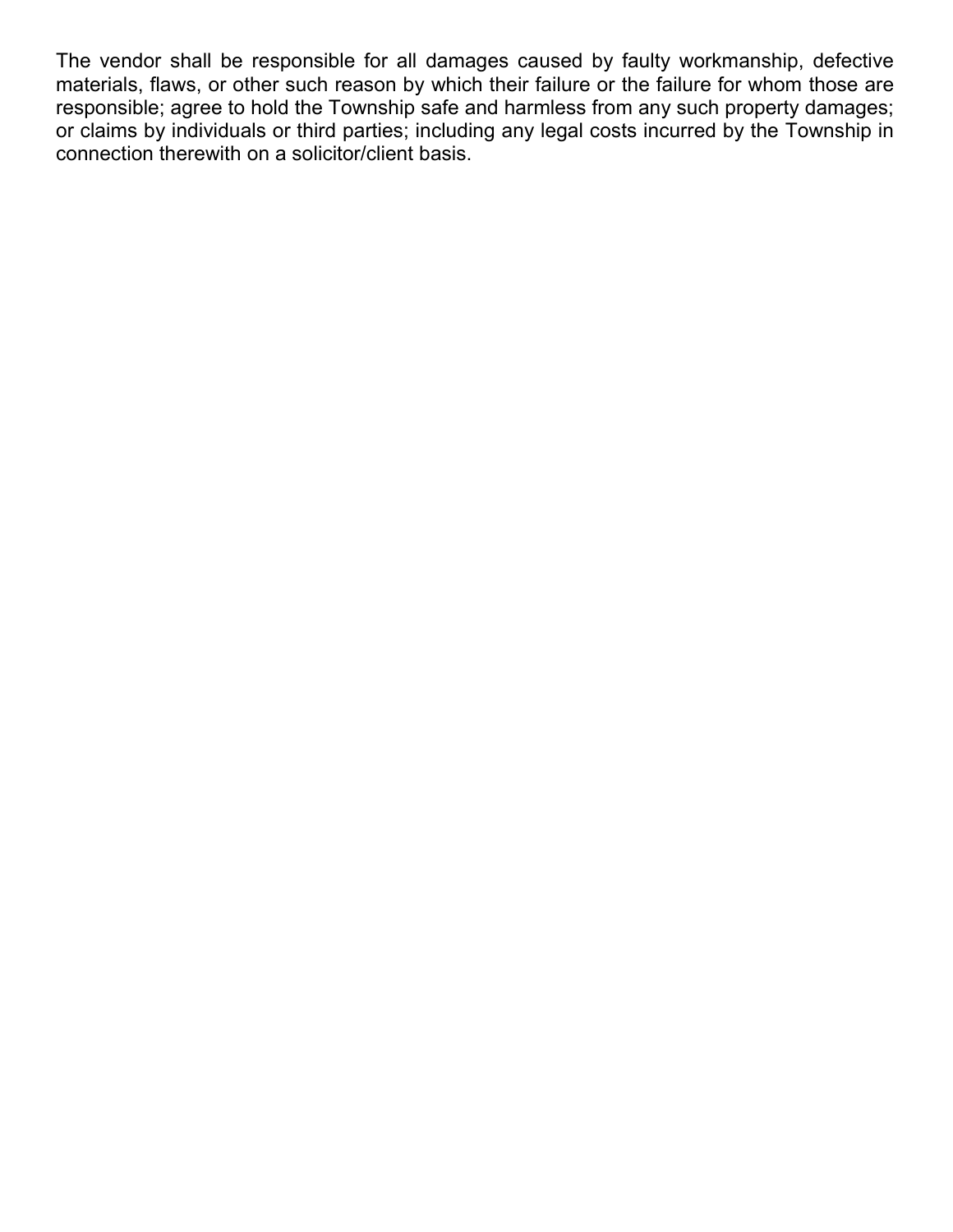

## **TOWNSHIP OF MUSKOKA LAKES STANDARD QUOTATION & CONTRACT TERMS & CONDITIONS**

## **Scope**

These Standard Quotation & Contract Terms & Conditions form a part of each Quotation, Proposal and Contract and apply in like force to contracts for the purchase of materials, supplies, equipment and services. All quotations issued by the Township will bind bidders to the terms and conditions herein set forth, except as specifically qualified in Special Quotation and Contract Terms & Conditions issued in connection with any individual quotation.

# **Definitions**

As used herein as well as in all specifications, quotations, awards, contracts, etc. issued by the Township the following definitions shall apply, unless otherwise indicated:

Township: The Township of Muskoka Lakes

Department: Public Works, Township of Muskoka Lakes

Bidder: Any Individual, Firm, Company, or Township submitting proposals on Quotations issued by the Township

Quotation: The documents comprising an invitation to bid for furnishing commodities or services

Proposal: The offer of a Bidder to furnish commodities or services in response to a quotation

Contract: The acceptance by the Township of a proposal by a Bidder to furnish commodities or service

Contractor: Any Individual, Firm, Company or Township whom a contract is awarded against a proposal submitted

Any alleged oral agreement or arrangement made by a bidder or contractor with any agency or an employee of the division will be disregarded.

# **Submission of Proposal**

Proposals must be submitted on and in accordance with forms supplied by the Department. Quotations may also be faxed (at the vendors/contractors risk) to the attention of the Director of Public Works if no bid deposit is required.

Submitted proposals must be sealed in envelopes and addressed to the Director of Public Works, Township of Muskoka Lakes and clearly marked as to their contents. The name and address of the Bidder must appear on the envelope. Failure to do so may result in a rejection of the bid.

Bidders are cautioned to verify their quotations before submission. Quotations received by the Township of Muskoka Lakes later than the time and date specified, cannot be considered. This applies to quotations sent by mail, fax and proposals delivered in person.

All information required on the quotation forms in connection with each item of the quotation must be bid in order for the quotation to be deemed a valid quotation.

Unless qualified by the provision "No Substitute", the use of the name of a manufacturer, brand,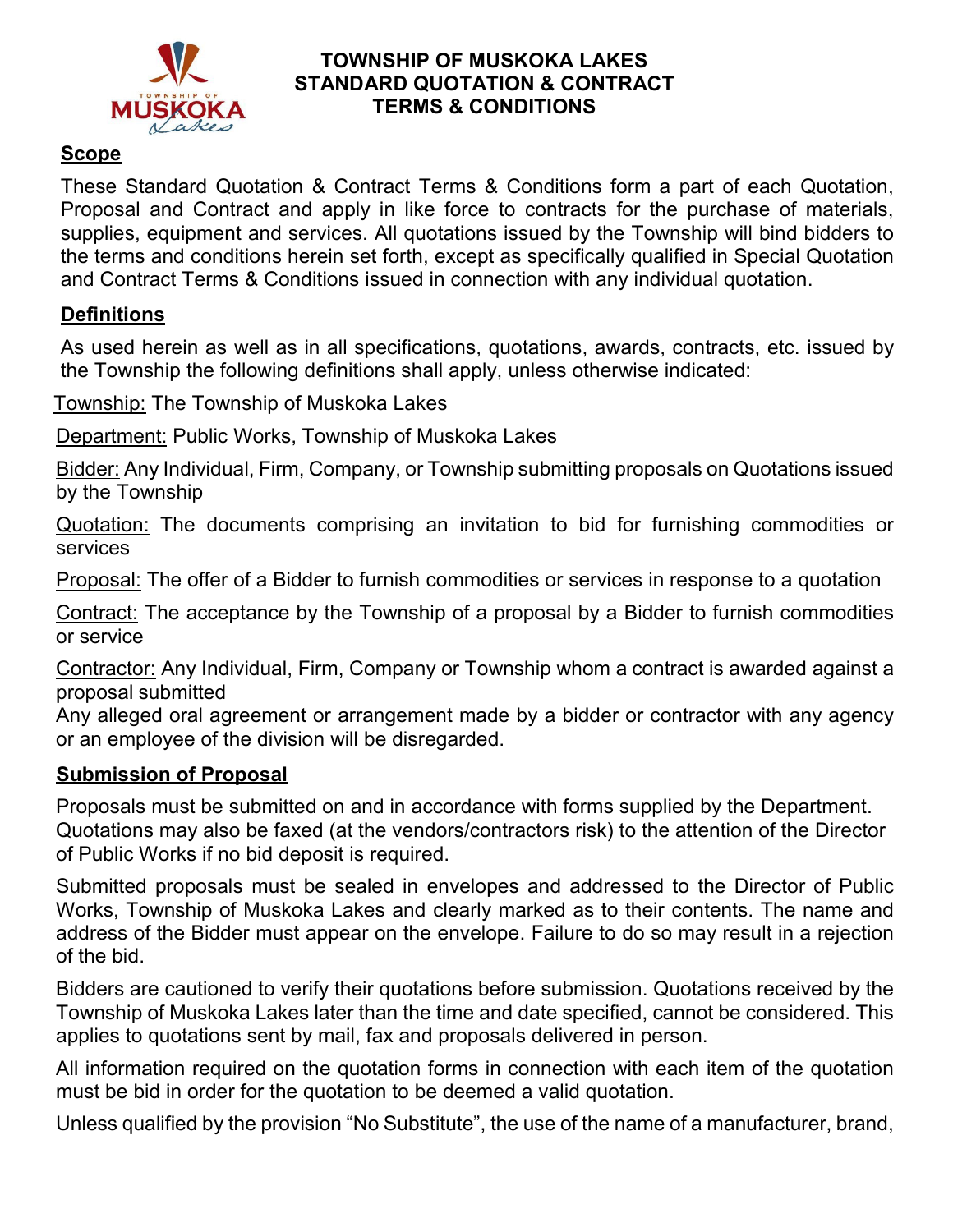make or catalogue designation in specifying an item does not restrict bidders to that manufacturer, brand, make or catalogue designation identification. This is used simply to indicate the character, quality and/or performance equivalent of the commodity desired, but the commodity on which proposals are submitted must be of such character, quality and/or performance equivalent that it will serve the purpose for which it is to be used equally as well as that specified. In submitting a proposal on a commodity other than as specified, the Bidder must furnish complete data and identification with respect to the alternate commodity he proposes to furnish.

Consideration will be given to proposals submitted on alternate commodities to the extent that such action is deemed to serve the best interests of the Township. If the Bidder does not indicate that the commodity he proposes to furnish is other than specified, it will be construed to mean that the Bidder proposes to furnish the exact commodity as described in the quotation.

If the Bidder proposes to furnish any item of a foreign make or product, they shall write the word "Foreign" together with the name of the country of origin opposite such item on the proposal. All items not so designated will be considered to be of domestic origin.

The Township is subject to payment of sales and excise taxes imposed by the Federal and Provincial Governments and such taxes must be included in proposal prices unless otherwise specifically indicated in the quotation.

Prices quoted shall be net prices including transportation and delivery charges fully prepaid by the Contractor to any specified destination within the limits of the Township of Muskoka Lakes, and subject only to prompt payment discounts. In the event of any discrepancy between the unit price and the extension, the unit price shall govern.

Bidder declares that the proposal is NOT made in connection with any other Bidder submitting a proposal for the same commodity(ies) and is in all respects fair and without collusion or fraud.

All quotations received on or before the time specified will be opened by the Director of Public Works.

Performance surety binding the Contractor faithfully to fulfill the obligations of their proposal as accepted, may be requested. Such surety when requested, shall be submitted in the form of a performance bond satisfactory to the Township or certified cheque within seven (7) days from date of request.

# **Samples**

All specifications are minimum standards and accepted proposal samples do not supersede specification for quality unless proposal sample is superior, in which case deliveries must have the same identity and quality as the accepted proposal sample.

Samples, when required, must be submitted strictly in accordance with instructions; otherwise proposal may not be considered. If samples are requested subsequent to opening of proposals, they shall be delivered within three (3) working days following request unless additional time is granted. Samples must be furnished free of charge and must be accompanied by descriptive memorandum invoices indicating if the Bidder desires their return, provided they have not been used or made useless by tests. Samples may be held for comparison with deliveries. Samples will be returned at the Bidder's risk and subject to their expense. When the quotation indicates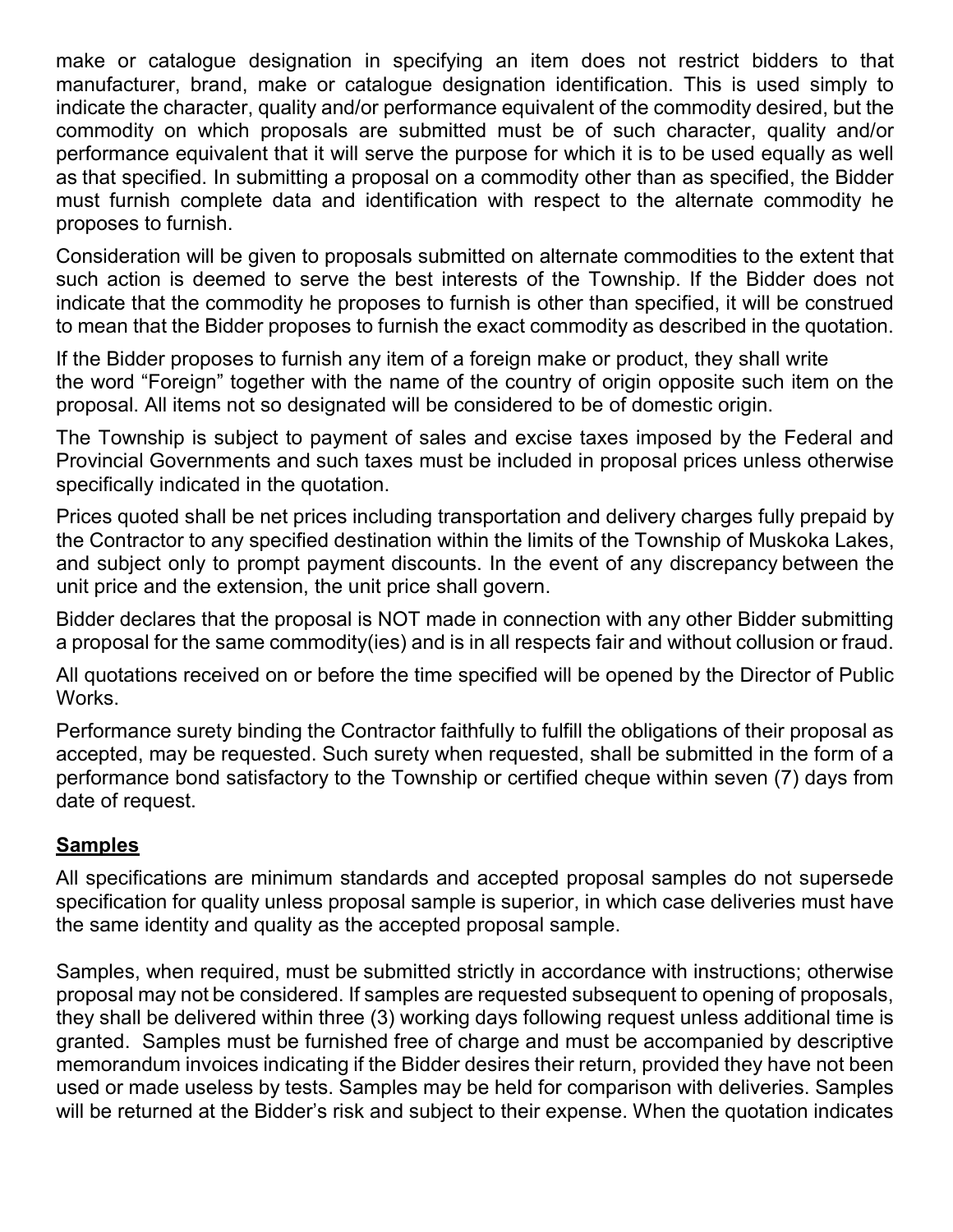that an item to be purchased is to be equivalent to a sample, such samples will be on display in the Department, unless another location is specified. Failure on the part of the Bidder to examine the sample shall not entitle him to any relief from the conditions imposed by the bid.

# **Award**

The Township reserves the right to award by item, or part thereof, group of items, or parts thereof, or all items of the quotation, and to award contracts to one or more bidders submitting identical proposals as to price; to reject any and all proposals in whole or in part; to waive technical defects, irregularities and omissions if, in so doing, the best interests of the Township will be served.

The Township reserves the right to make awards within thirty (30) days from the date proposals are opened, unless otherwise specified in the quotation, during which period proposals shall not be withdrawn.

A Bidder must be prepared, if requested, to present evidence of experience, ability, service facilities and financial standing necessary to meet satisfactorily the requirements set forth or implied in the quotation.

# **Contract**

Each proposal will be received with the understanding that the acceptance in writing by the Township of the offer to furnish all or any part of the commodities described therein shall constitute a contract between the Bidder and the Township, which shall bind the Bidder on their part to furnish and deliver the commodities at the prices given and in accordance with conditions of said accepted proposal and specification and **Standard Quotation and Contract Terms and Conditions form**, and the Township on its part to take delivery of and pay for the commodities at the contract prices.

No alterations or variations of the terms of the contract shall be valid or binding upon the Township unless authorized in writing.

It is mutually agreed and understood that the Contractor shall not assign, transfer, convey, sublet or otherwise dispose of their contract or their right, title or interest therein or their power to execute such contract, to any other person, firm, company or Township without the prior written consent of the Township.

The placing in the mail to the address given in their proposal or delivery of a notice of award to a bidder will constitute notice of acceptance of contract. When so requested by the Township, the Contractor shall execute a formal contract with the Township for the complete performance specified therein.

The contract may be cancelled by the Township upon non-performance of contract terms or failure of the Contractor to furnish satisfactory performance surety within seven (7) days from date request.

Failure of a Contractor to deliver within the time specified or within reasonable time as interpreted by the Township or failure to make replacements of rejected commodities when so requested, will constitute authority for the Township to purchase in the open market to replace the commodities rejected or not delivered. The Township reserves the right to authorize immediate purchases in the open market against rejections on any contract when necessary. On all such purchases, the Contractor agrees to promptly reimburse the Township for excess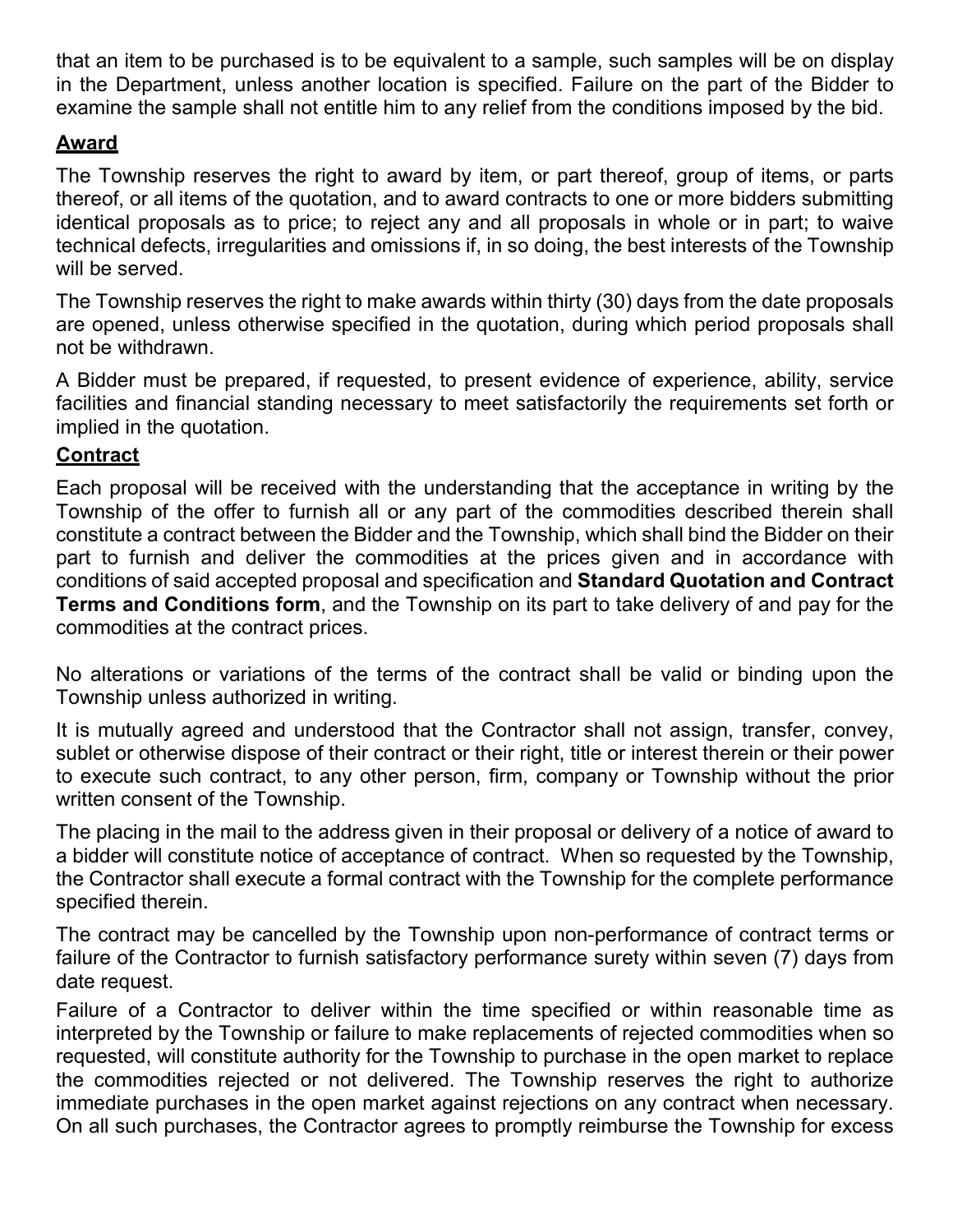costs occasioned by such purchases. Such purchases will be deducted from the contract quantities. However, should public necessity demand it, the Township reserves the right to use or consume commodities which are substandard in quality, subject to an adjustment in price to be determined by the Township.

When commodities are rejected, they must be removed by the Contractor from the premises of the Township within five (5) days after notification unless public health and safety require immediate destruction or other disposal of such rejected delivery in which case the Township may take such action as it deems necessary. Rejected items left longer than five (5) days will be considered as abandoned and the Township shall have the right to dispose of them as its own property.

The Township reserves the right to suspend any bidder/contractor for failure to form a contract, or for unsatisfactory performance of contract.

# **Contract Guarantee**

Contractor hereby covenants and agrees:

- a. To perform contract in accordance with the specifications and proposal under which the contract is awarded.
- b. To save the Township, its agent, or employees, harmless from liability of any kind for the use of any composition, secret process, invention, article or appliance furnished or used in the performance of the contract of which the Contractor is not the patentee, assignee or licensee.
- c. To guarantee their products against defective material or workmanship and to repair any damage or marring occasioned in transit.
- d. To furnish adequate protection from damage from all work and to repair damage of any kind, for which they or their workers are responsible, to the premises or equipment, to their own work or the work of other contractors.
- e. To pay for all permits, licenses and fees, and to give all notices and comply with all bylaws and regulations of the Township.
- f. To carry such insurance as may be required by the Township, and to furnish satisfactory proof thereof when required by the Township.

# **Delivery**

Any equipment delivered must be standard new equipment of the latest model except as otherwise specifically stated in the quotation. Where any part or nominal appurtenances of equipment is not described, it shall be understood that all the equipment and appurtenances which are usually provided in the manufacturer's stock model shall be furnished.

Materials and supplies must be new items except as otherwise specifically stated in the quotation.

Delivery must be made as ordered and in accordance with the proposal. If no delivery instructions appear on an order it will be interpreted to mean prompt delivery. Burden of proof of delay of order shall rest with the Contractor.

Commodities shall be securely and properly packed for shipment according to accepted standard commercial practice, without extra charge for packing materials or containers. The containers are to remain the property of the Township unless otherwise stated in the quotation